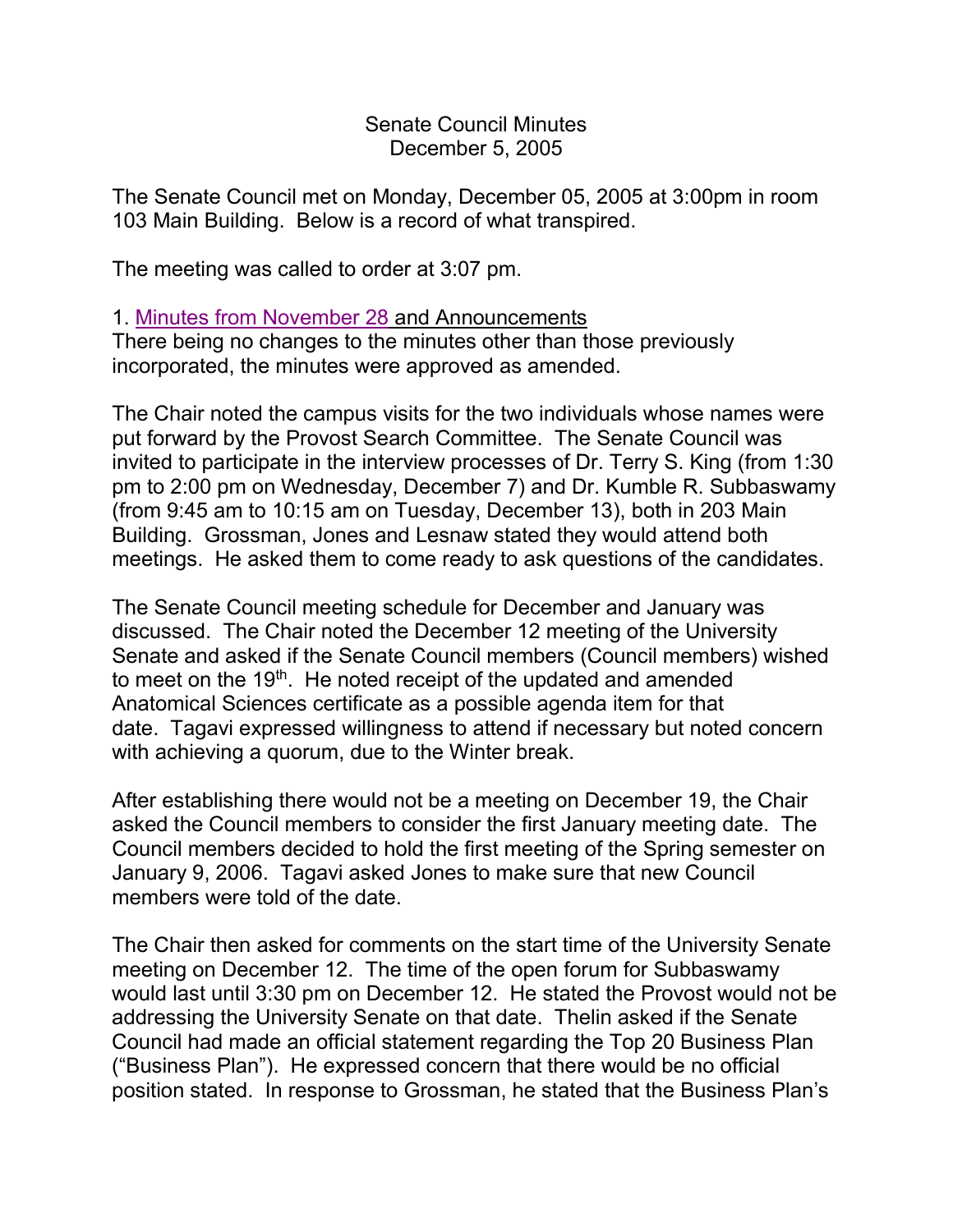information had been offered six to seven weeks previously. He believed that of many central and uniting issues, he would have been hard pressed to name one as important as weighing in on the Business Plan.

Lesnaw asked about the possibility of Council members meeting later to discuss input on the Business Plan. She noted that President Todd had asked for input; there would be little value in offering input to him the night before the Board of Trustees meeting. Duke asked if the members could discuss the Business Plan during the meeting and expressed interest in hearing opinions. The Council members opted to discuss the issue of the Business Plan later during the meeting.

The Chair referred to recent Senate Council listserv traffic about minor changes to the Academic Offenses proposal as previously approved by the Senate Council. He asked if there was concurrence by the Council members that small changes could be incorporated into the document for deliberation by University Senate members at that meeting. Lesnaw asked if he needed a motion. Jones **moved** thusly. Tagavi **seconded**. There being no more discussion, a vote was taken. The motion **carried** unanimously.

The Chair noted that Liaison Greissman had not attended the meeting because he did not think the issues under consideration required his presence.

## 2. Board and Senate Degree List

The Chair asked Jones for some background information regarding the degree lists, specifically the LCC degree list. Jones said that much care had been taken to ensure the appropriate UK information appeared on degrees for LCC students. In addition, he noted that the list of degree honors from LCC was simply a list of the honors approved by the LCC faculty. The official, final list would be subject to the individuals all having completed their respective requirements. The list would be sent by the Kentucky Community and Technological College System, and not by LCC. He stated he had received attestation from the Registrar that the appropriate individuals would have UK honors. Regarding the regular degree list, he stated that Don Witt, Registrar, had agreed to provide the list broken down by college in the future.

Lesnaw **moved** to approve the list. Jones **seconded**. Thelin expressed concern that Council members might not be reading the entire list. He noted that two candidates on the degree list had not yet defended their thesis. Duke stated that being on the list was simply a reflection of the individual's eligibility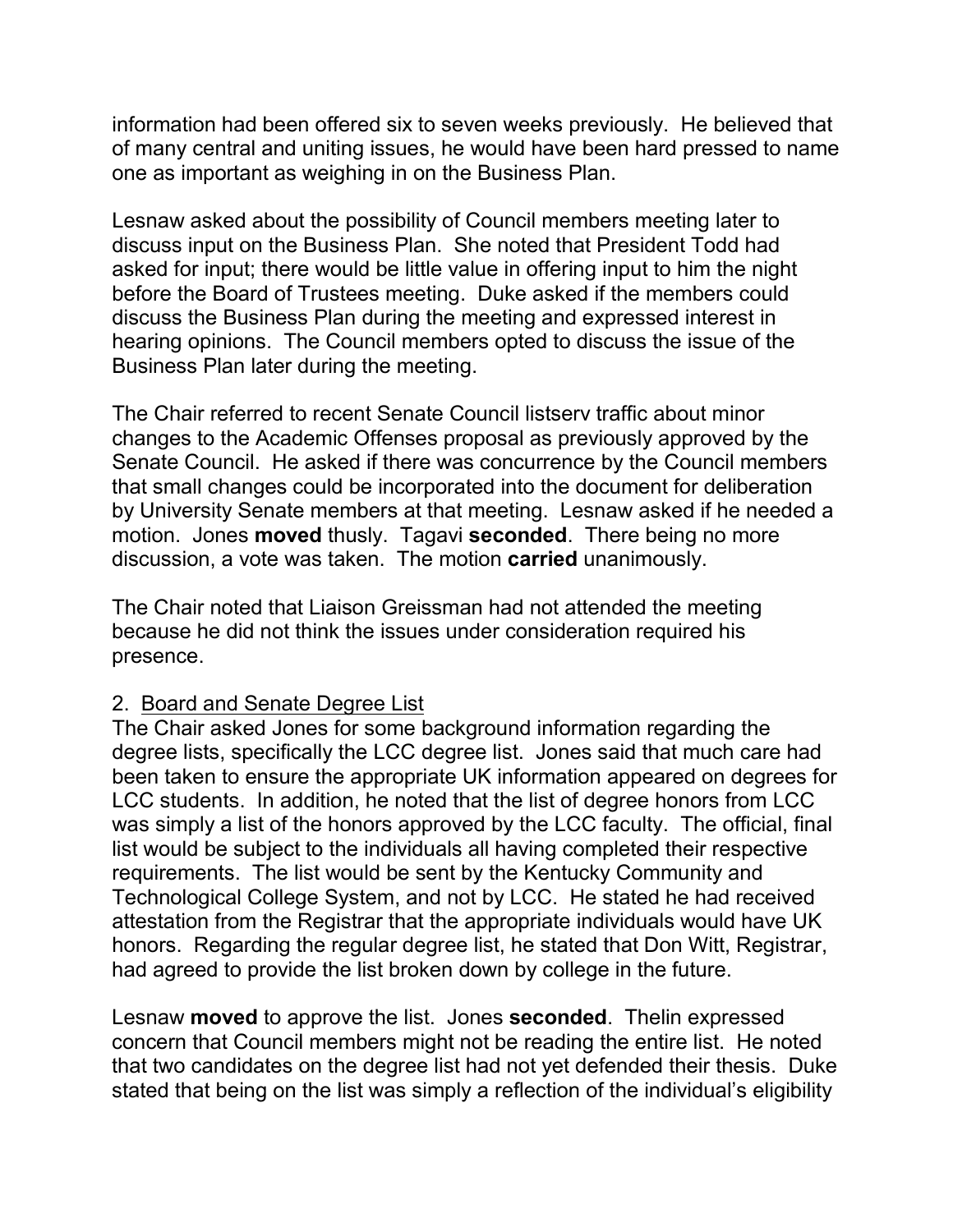to receive the degree, not an automatic granting. The Chair added that the persons on the list would be subject to conditions relating to the individual degree requirements. Grossman asked about the reason behind some names being listed twice. Moore thought it was a simply typographical error. Jones asked Mrs. Brothers to contact Don Witt regarding this issue. She agreed.

A vote was taken, and the motion **passed** unanimously.

The Chair suggested the Council members discuss the Business Plan before deciding upon an agenda for the University Senate meeting on December 12. Grossman stated he did not want discussion on the Business Plan to cut short the discussion on Qualities of the Next Senate Council Chair. The members agreed to spend approximately twenty minutes discussing the Business Plan, ending around 4:00 pm.

# Top 20 Business Plan

Lesnaw had many reservations about the top 20 Business Plan ("Business Plan"), including a perceived separation of the Business Plan from the Strategic Plan, and concern about the numbers of faculty members truly involved in the process of putting the Business Plan together. She believed the bottom line involved the necessity of growth, and noted a large increase in the numbers of faculty and students that had initially been suggested by the Business Plan, compared to the numbers reflected in the presentation delivered earlier in the day. Thelin noted that Doug Boyd stated the numbers had altered, but there were questions as to exactly why.

Lesnaw went on to explain about the length of time spent on discussing growth, in terms of faculty and students and buildings, contrasted by an almost afterthought of a reference to staff employees. In response to a question at the President's presentation of the Top 20 Business Plan on December 5 regarding possible cuts in staff employees, the President replied that cuts were a possibility and that there would certainly not be increases in the numbers of staff. He stated repeatedly the need for fewer people who would be better paid and better trained. Lesnaw was concerned that the primary criterion for excellence was growth. In addition, she wondered how enormous increases in faculty and students would help UK. She said no attention was paid to providing facilities for new faculty and students. She reiterated her concern that there was not enough integration of the Business Plan with the Strategic Plan. Lesnaw expressed her distress that the Senate Council was not involved in the process when it began.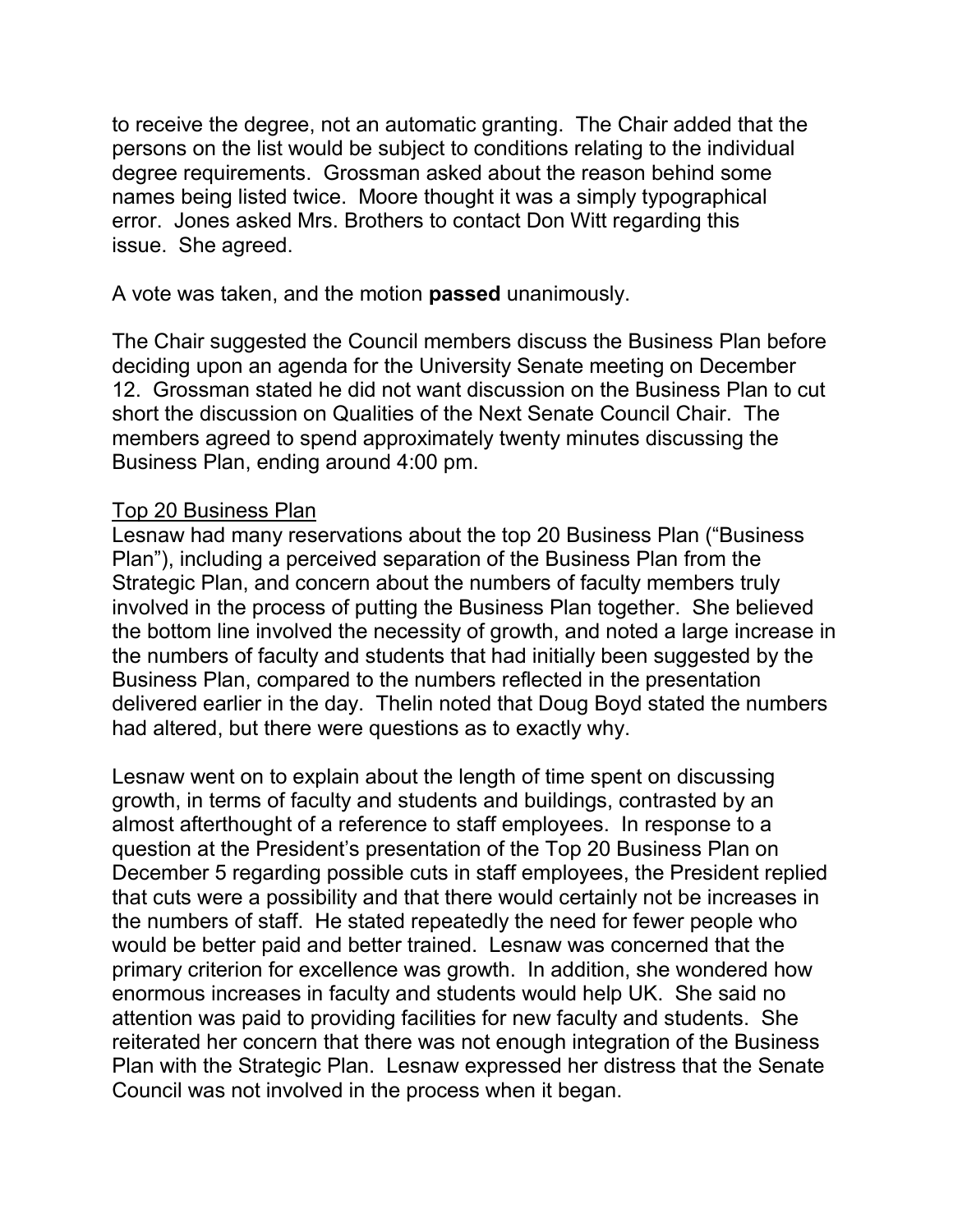The Chair responded to her statements, saying the issue of growth had been keenly debated and refracted through the calculations and assumptions of the [Stillwater Group](http://www.stillwater.com/) [the company retained by the Administration to support development of the Top 20 Business Plan]. The President is growth-oriented, and the merits of growth are well outlined in the document prepared by the Stillwater Group. The Chair also stated that the requirements for teaching and research facilities were explicitly laid out.

In reference to Lesnaw's concern about the actual input given by faculty, the Chair explained that the process began in Fall 2004 with the Top 20 Steering Committee, of which at least half the members were faculty employees, including the Chair. According to the Business Plan, UK would close the gap between UK's faculty salaries and the median income of faculty at UK's benchmarks by 2012. He noted his insistence in many forums that upon implementation, careful concern would be used to create a salary system fair to both current and future faculty members and one that addressed serious salary inequities within full professor and associate professor ranks.

Grossman stated that the document would be used internally and externally, especially by legislators in Frankfort, to illustrate what is required financially by UK (from Frankfort) in order to attain top-20 status and to become an engine for economic growth in the Commonwealth. The Chair noted the document must be digested with an understanding that it was created for multiple constituencies. He shared his continuing concern with the use of the term "business" and said he advised the President to refer to it as a financial plan, which would offer a more overt linkage to the academic policy. The President responded, rightfully so, that the academic policy was in the domain of faculty. The Chair added that the process by which the Business Plan's lofty goals are translated into academic plans must involve the University Senate. He also stated that due to heavy faculty involvement in the Business Plan, the hiring of more faculty employees would precede the next balloon increase of student enrollment.

Cibull stated that the President was first and foremost business oriented, and that the President was most definitely putting forth a business plan, not an academic one. He stated the curriculum would follow the money, and wondered what part of the Business Plan would rely upon funding from Frankfort. The Chair responded that the Business Plan requests approximately \$17 million more per year from Frankfort, which is a small percentage of what UK has in the past received from Frankfort. He noted that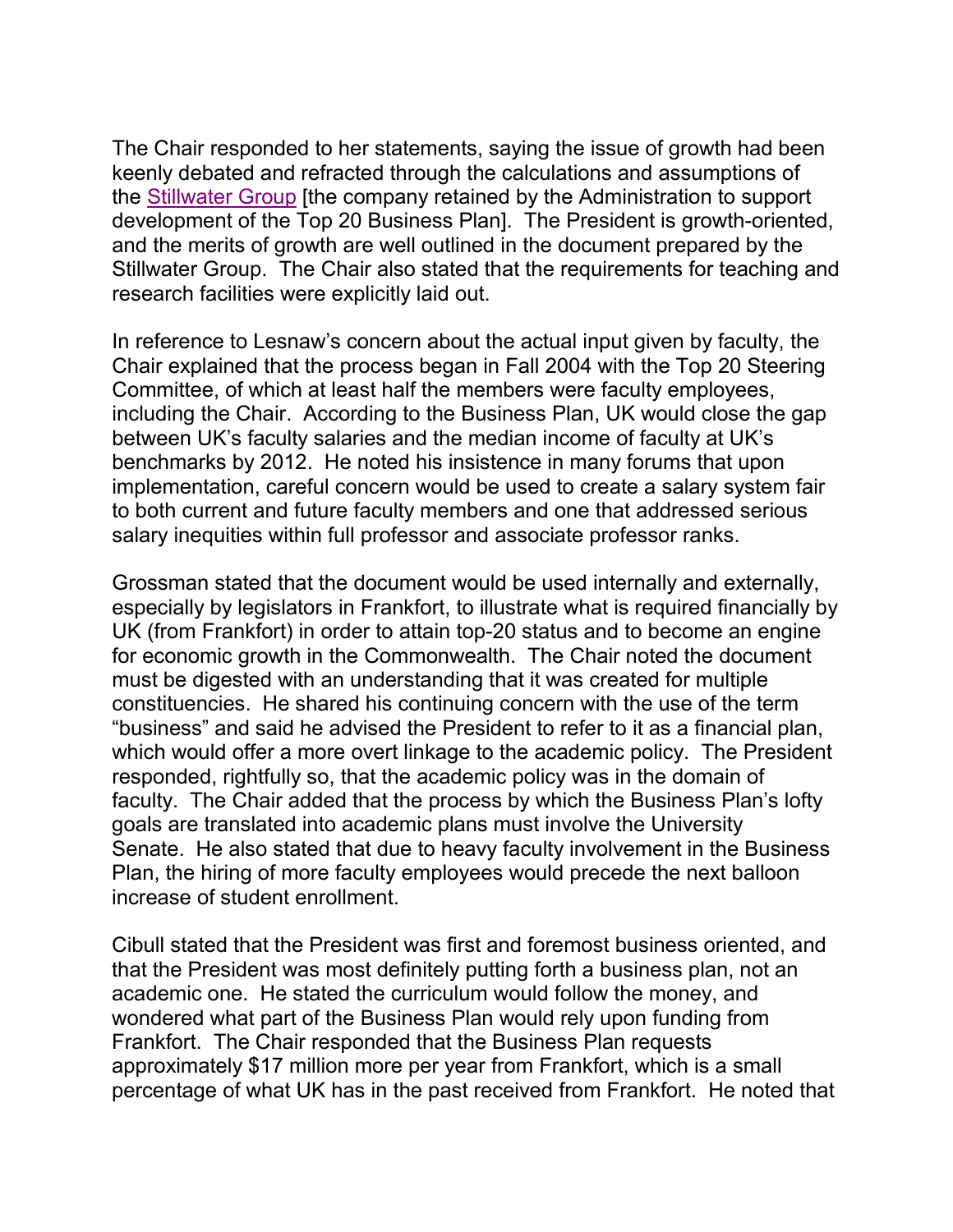some legislators have already commented that this would be a modest or moderate request for regular increases. If Frankfort is unable to provide the financial support requested in the Business Plan, the Business Plan includes other mechanisms for funding, primarily from tuition increases.

Jones stated that he had regularly requested information from the President regarding the amounts of grant funding that were available, yet untapped by faculty members. He expressed annoyance that those numbers were included in the President's explanation of the Business Plan. The Chair replied that the numbers were likely projections from the Stillwater Group. Lesnaw also weighed in, stating the numbers shared in the presentation of the Business Plan were not derived strictly from federal grants but also included monies from entrepreneurial activities. In response to the Chair's comments, Lesnaw also wondered about how many of the additional faculty hired would be involved in undergraduate education. She also asked about the student/faculty ratio for that time period. The Chair replied that the ratio would slightly improve, according to the statistics, and stated that UK currently shines among benchmarks with respect to the current ratio. He added that the baseline for comparison is the present time, and not any periods in the past when UK received higher funding from Frankfort. He stated the Business Plan would drive the Strategic Plan. The Chair relayed comments he made to the University Senate's Research Committee, saying that UK also needs appropriate numbers of staff employees and appropriate infrastructure to support the proposed growth.

Thelin offered comments surrounding the cost of graduating undergraduate students and his concern that the Business Plan would not offer sufficient funding for undergraduate students. He suggested UK focus on improving graduation rates, which would enhance enrollment. He also stated the Business Plan had not been received well by private and public university presidents in Kentucky.

Lesnaw stated her belief that the current discussion would not have much impact in the short time frame available. She suggested the Senate Council refer the issue to the University Senate to make a positive statement pointing out how firmly the Senate Council felt that Business Plan must be reconciled with the new Strategic Plan, and the desire for very close faculty interaction in execution. Grossman added that the Business Plan was likely finalized already, but noted the University Senate must be involved in deciding into which college the mass numbers of faculty are hired.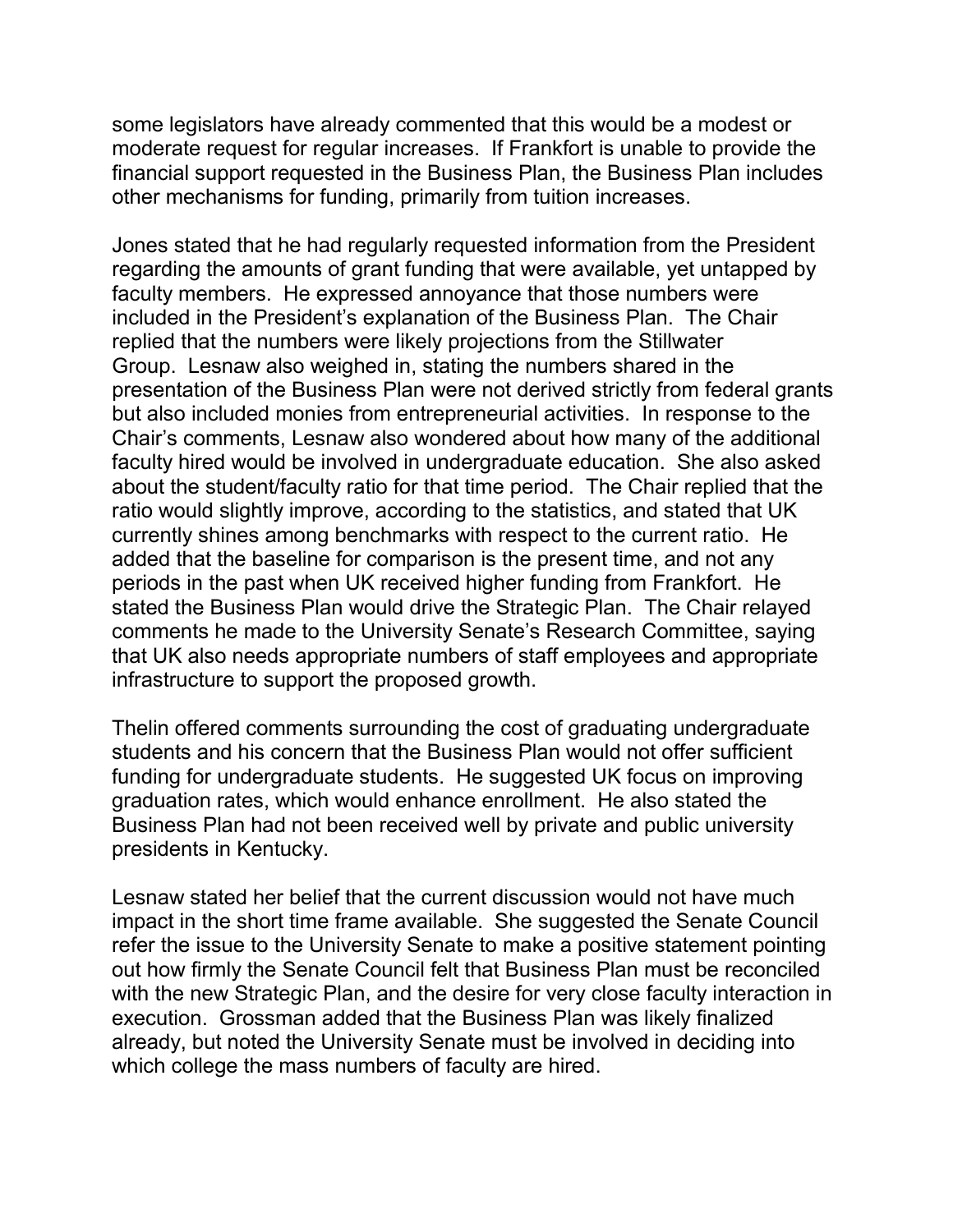At the request of the Chair, Lesnaw **moved** that her statement be taken to the University Senate meeting on December 12. Jones suggested a **friendly** amendment to include "with Administration" as a reference to who the faculty would interact with. Lesnaw **accepted**. Grossman offered another **friendly** amendment to change "faculty interaction" to "interaction with the University Senate." Lesnaw objected, not wanting to restrict interaction to the University Senate. Grossman clarified his suggestion, expressing concern that an afterthought lunchtime forum for faculty could technically be construed as faculty interaction. Lesnaw agreed and **accepted**. Cibull suggested the motion be also carbon-copied ("CC'ed") to the Provost and President.

Grossman suggested the motion not be conveyed as a missile aimed at the Business Plan, and the Chair offered to ensure the motion would be framed as a reiteration of the appropriate faculty role in academic policy and implementation. Duke asked if the motion should also be shared with the Board of Trustees. The Chair stated that if an assumption could be made that the motion carries both the Senate Council and the University Senate, it could go to the Board of Trustees via Roy Moore (Board of Trustees' faculty representative and member of the BoT Academic Affairs Committee) as a reaffirmation of a strong faculty role. Lesnaw expressed concern that the motion could be taken as a strong endorsement of the Business Plan, instead of the intent to signify acceptance of the Business Plan and a focus on how to reconcile the Business Plan with academic curriculum planning.

It was decided that the Chair would attend the Board of Trustees' Academic Affairs Committee meeting, but that the voice of the motion should be Moore. Tagavi stated the motion should be sent officially to the Board of Trustees members, the Provost and the President, from the Senate Council. A vote was taken, and the motion ["The Senate Council moves the following: that the University Senate go on record as urging that the new Strategic Plan be reconciled with the Top 20 Business Plan, and that process occur through close interaction between the University Senate and the Administration."] **passed** unanimously.

## 3. University Senate Agenda for December 12, 2005

The Chair noted a request by Tagavi to discuss the situation in which a committee chair (who is presenting a proposal with a positive recommendation) is permitted to speak about the proposal. Tagavi stated that a proposer should only be allowed to speak twice on the proposal, similar to the restriction on any other senator. He thought that allowing the proposer to rebut each negative comment was unfair. Lesnaw stated her belief that many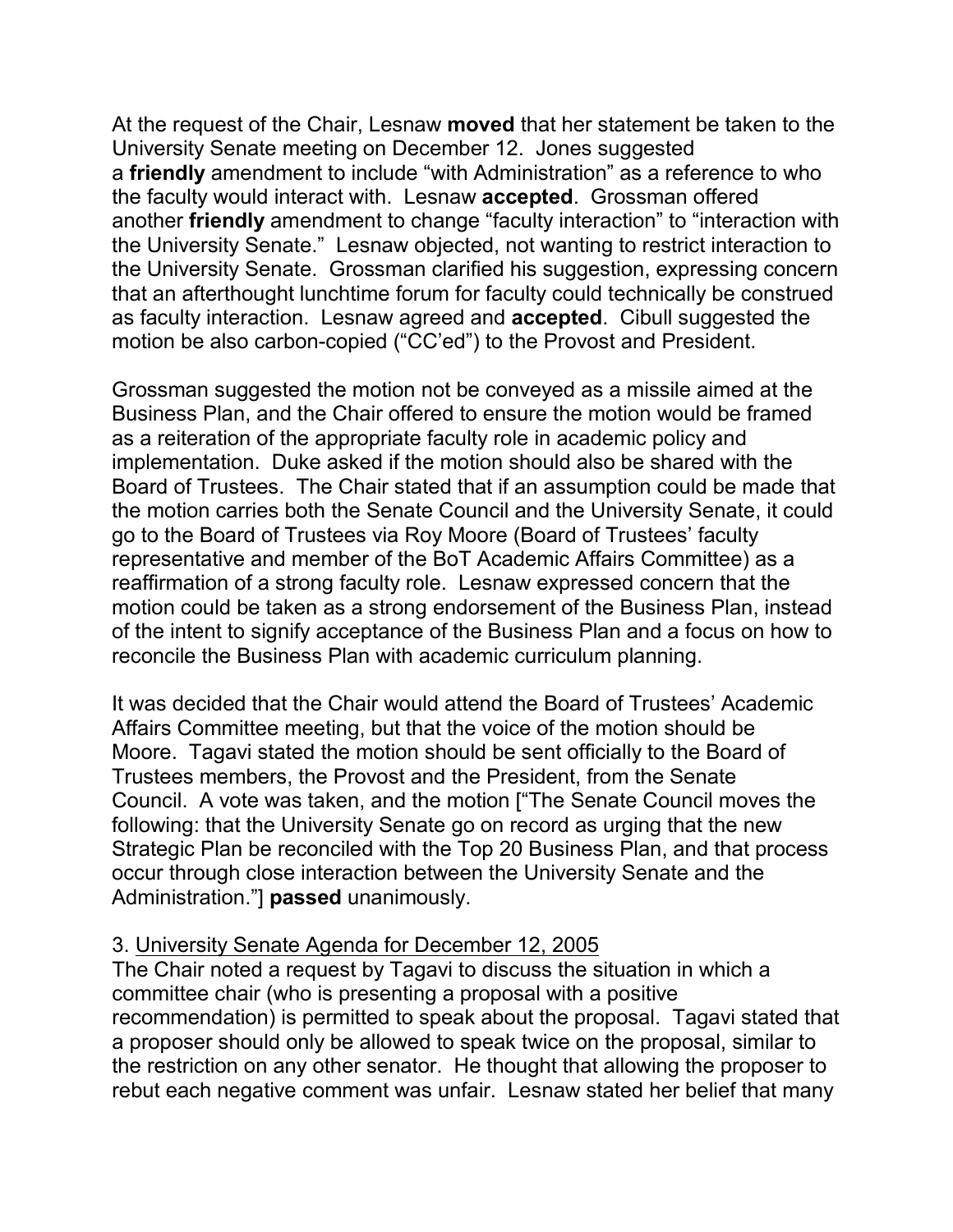comments about proposals are in the form of a question, and should be responded to by a committee chair or committee member. She was uncomfortable restricting the proposer's ability to speak. Tagavi clarified, stating that he was not opposed to infinite clarifications, but was opposed to rebuttals. Cibull asked if Tagavi was clarifying his point or rebutting.

Tagavi stated that an unlimited number of rebuttals to negative comments was not fair, and could bias the Senate for or against a proposal. The Chair stated that he thought there were reasonable responses given in the last University Senate meeting. He felt then and still believed it was appropriate for a committee chair, who has successfully negotiated a proposal through the committee and through the Senate Council, would be the basic point person to whom questions should be addressed. The Chair noted he was not attempting to bias a proposal in one way or another, but was continuing the common University Senate practice of allow a committee chair to respond to any and all comments. He stated he would continue to do so unless directed otherwise by the Senate Council. Tagavi stated he was not concerned with a committee chair answering questions, but rather with a committee chair rebutting negative comments made by Senators. He stated that parliamentary procedure prohibited a committee chair from speaking more than twice, except in instances where a committee chair would be clarifying a point. Tagavi said he would alert the Senate to this at the Senate meeting December 12.

The Chair stated he had openly indicated his position on this issue. He went on to say he presumed common ground had been found regarding the positive recommendation regarding the Academic Offenses proposal that the Senate Council would send to the Senate. If the issue of a proposer speaking more than once were to be raised, he would consult with the Parliamentarian and honor Robert's Rules.

The Chair noted that due to the full agenda, two informational presentations would necessarily be postponed until a later date.

The Senate Council unanimously **approved** the following list of agenda items for the December University Senate meeting:

-Statement from Senate Council Regarding Top 20 Business Plan;

-Graduate Certificate in Nursing Studies;

-Minor in Quantitative Financial Analysis;

- -Graduate Certificate in Clinical Research Skills;
- -Academic Offenses;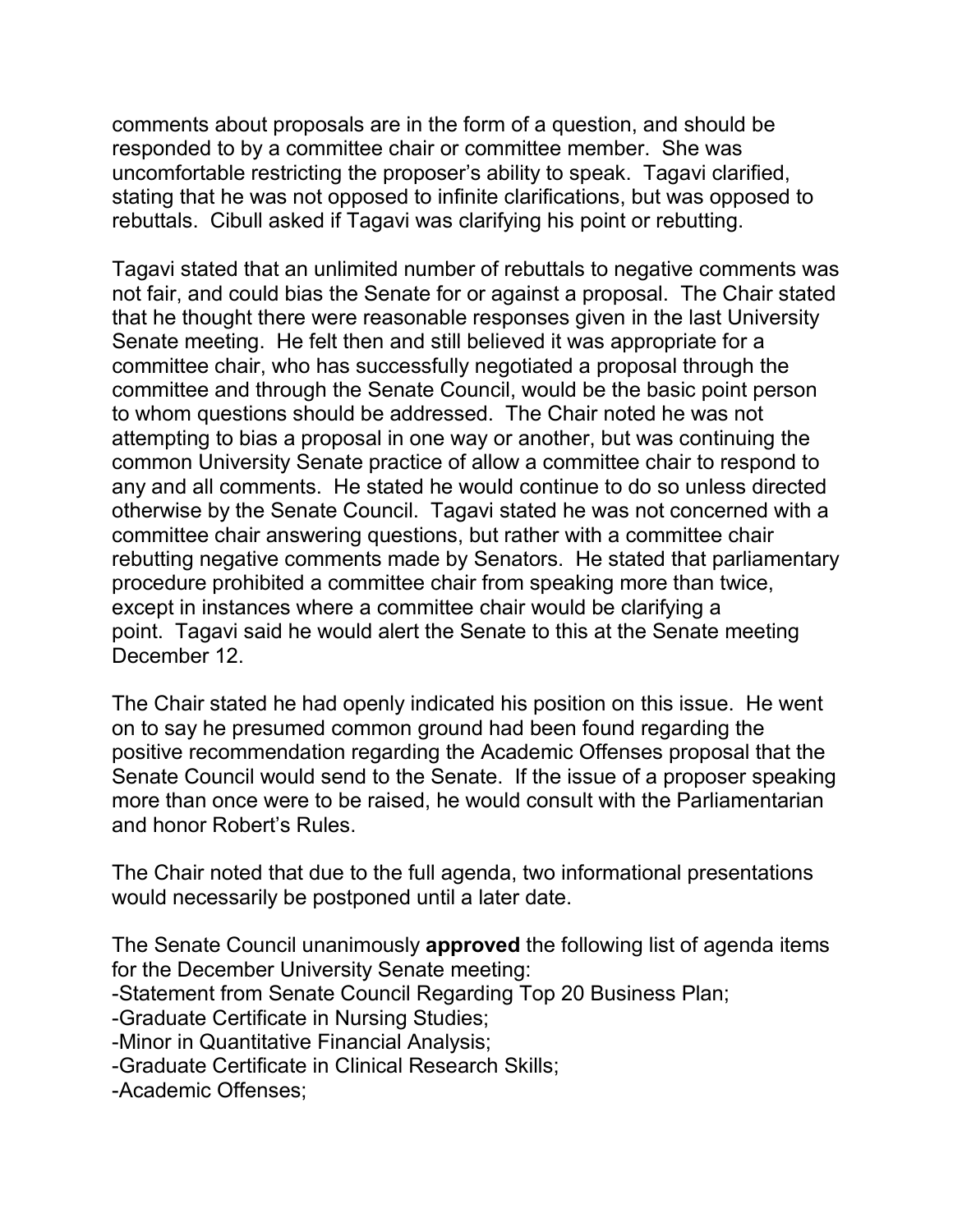-Board and Senate Degree List; and -Honorary Degrees.

## 4. Discussion on Qualities of Next Senate Council Chair

The Chair left, making Tagavi 'Acting Chair.' Lesnaw began the discussion, stating that it was a critical time in the history of the institution due to a new, incoming Provost, the first business plan, and the strong imperative to reconcile the Top 20 Business Plan with the academic strategic plan. She stated her belief that the next Chair should have a very strong understanding of campus in its entirety and of the history of the institution. She said the next Chair must bring continuity to the Senate Council, the University Senate and the Administration.

Grossman agreed, also pointing out the presence of a new Senate Council Administrative Coordinator. He stated that Council members should be mindful of training issues going on the in the background. He hoped the incoming Provost would receive sensitization and guidance on issues critical to the institution. Grossman stated that the Senate Council should ask the University Senate to waive the two-term limit for the Senate Council Chair and ask the current Chair, Ernie Yanarella, to serve another term. Grossman added that the one-year term was too short, and that it took approximately one year to learn the job. He thought a two-year term was better, with an allowance for two consecutive terms.

Cibull prefaced his statements by acknowledging he would soon depart from the Senate Council. He stated that the Chair should be centralist and able to work with all groups of faculty and administrators. He said he had not thought of waiving the term limit, but agreed with the idea since current Chair Yanarella filled the criterion discussed. Progress would be hindered if the next Senate Council Chair were to polarize faculty against the Administration. Cibull stated that the current Chair would be able to continue to bring people together.

The Acting Chair noted the time (4:44 pm) and the other Council members decided to continue the discussion for another six minutes before turning to nominations. Duke asked what would be involved for the Senate Council to waive the *Senate Rule* limiting the Senate Council Chair to two consecutive terms. Grossman stated that it would require an emergency for the Senate Council to waive that *Rule* but that the University Senate could vote to waive any section of the *Rules* at any time. Grossman **moved** to ask the Senate at the next meeting to allow the current Senate Council Chair to serve another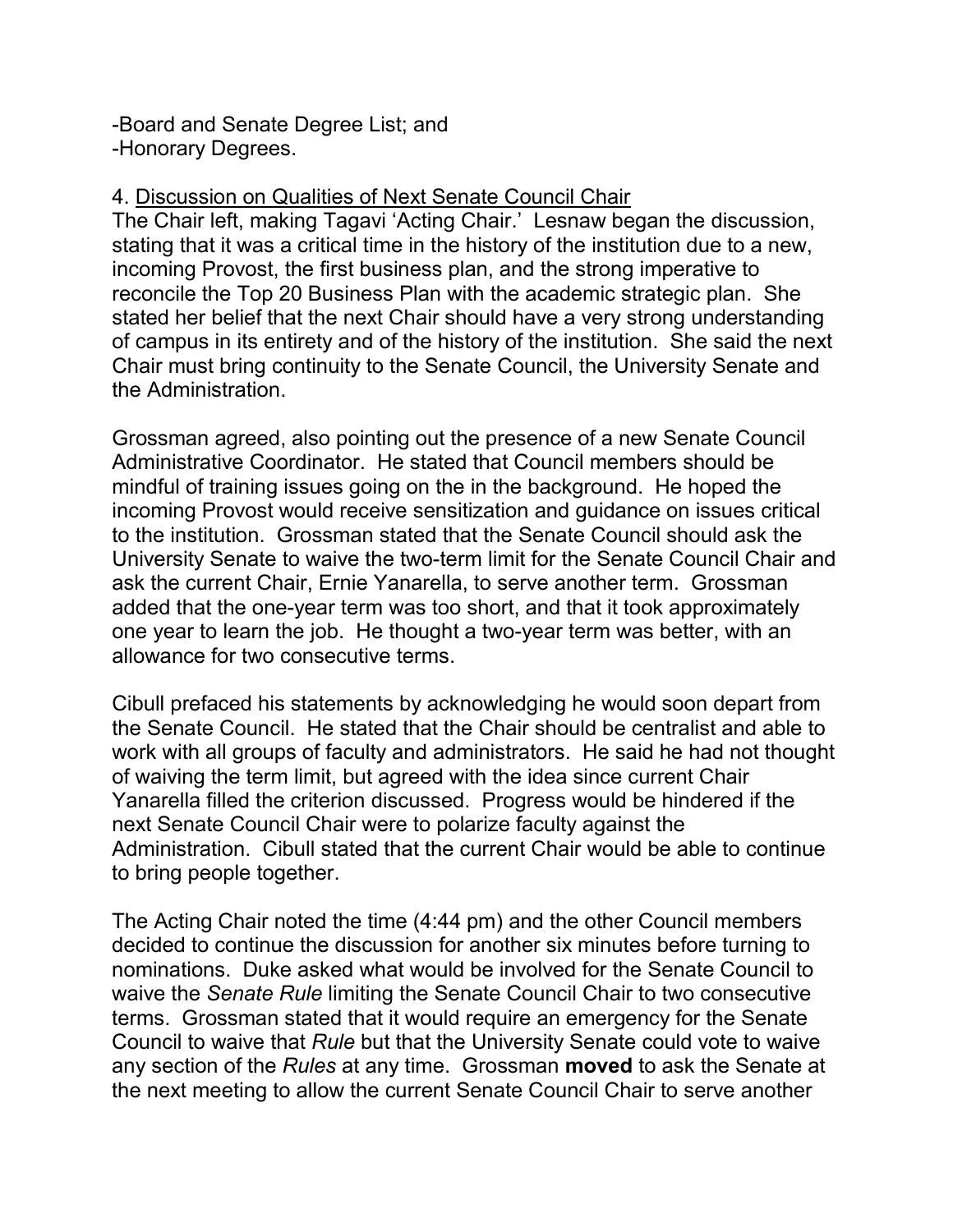term. Lesnaw **seconded**. The Acting Chair **did not accept** the motion. Lesnaw stated the right of the Senate Council to ask the Senate to waive the section of the *Rules* regarding the two-term limit for a Senate Council Chair. The Acting Chair explained that the Council members should have been discussing nominations.

Cibull **nominated** Ernie Yanarella for Senate Council Chair. Lesnaw **seconded**. The Acting Chair noted that a second for a nomination was unnecessary, and that the nominations were not an integral part of the election, but was a process to facilitate the election. He stated that Council members could vote for anyone who was eligible to run for office. Grossman asked for clarification regarding who would be voting. The Acting Chair noted it would be those individuals present at the meeting, unless there was a motion to vote by ballot. In that case, everyone receiving a ballot would be able to vote. He again called for nominations.

Lesnaw stated she sensed a strong sentiment among the Council members present to acknowledge the nomination on the floor. She suggested the Acting Chair ask for additional nominees, adding that she thought there would not be any. She went on to say that if a vote were held regarding the one name thus far brought forth, the Council members would express their sentiments by electing that person. The Acting Chair stated that in order to finish the meeting in a timely manner, the meeting must proceed in an orderly fashion and that nominations were needed. Lesnaw responded by suggesting the Acting Chair ask for further nominations. The Acting Chair stated that the one person nominated was not eligible to run.

Grossman said that the current situation of no nominees constituted a pressing urgency, which would allow the Senate Council to waive the twoterm limit *Rule*. Jones nominated Tagavi (Acting Chair). The Acting Chair nominated Grabau. In response to a question from Cibull, the Acting Chair stated that there were two nominations on the floor, since one nomination involved a person ineligible to serve. Cibull asked about what would occur if the current Chair (Yanarella) were elected, understanding that the Chair was not eligible to serve. The Acting Chair replied that Yanarella was not eligible to be nominated or voted for. A vote for an ineligible candidate would be an illegal vote and would be set aside. Cibull acknowledged that the Senate would need to waive the *Rule* regarding a two-term limit. The Acting Chair reminded the Council members that if the election failed to take place, the University Senate would be in a constitutional crisis.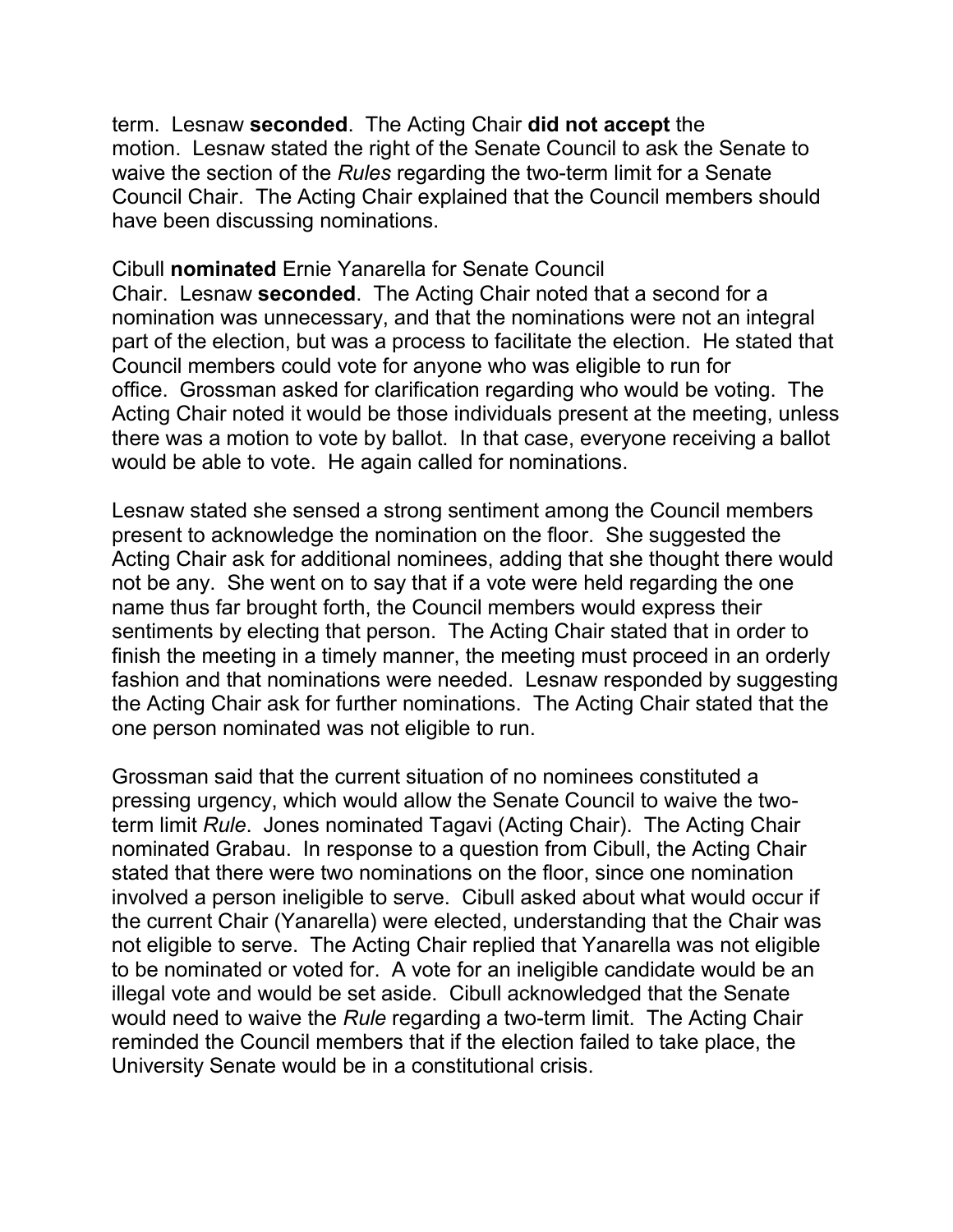Moore offered a suggestion that a Council member could move to postpone the election until after the Senate met on the

12th. Cibull **moved** thusly. Grossman **seconded**. The Acting Chair questioned the correctness of allowing a motion during discussion of nominations. Moore proposed the Council move to suspend nominations. If that motion passed, then the motion to postpone the election could be heard.

The Acting Chair asked for clarification regarding the motion on the floor. Grossman stated there was a motion on the floor to suspend the voting for the election until after the Senate meeting on the  $12<sup>th</sup>$ . Moore added that nominations could be taken at that time. Cibull noted this would change the Senate agenda. The Acting Chair reminded the Council members that the agenda had already been voted on and approved. Grossman stated the agenda could be revisited. The Acting Chair asked about when it would be addressed. Grossman said that soon as the motion on the table was voted upon, the agenda items would be addressed. Grossman restated the motion to suspend the election. The Acting Chair expressed concern that nominations had begun, but some Council members were suggesting the nominations and election be suspended. Grossman wondered if there should be a mechanism to "unsuspend" the nominations and election. Cibull suggested that it be "unsuspended" on Monday December 19. The Acting Chair noted that the Council had already decided not to meet on the 19<sup>th</sup>. The Council members suggested that also be changed.

A vote was taken on the motion to suspend the election for Senate Council Chair until after the Senate meeting on December 19. The motion **carried**, with six in favor and one against. The Acting Chair did not vote.

Grossman **moved** to modify the Senate agenda to ask the Senate for a onetime waiver of the *Rule* that limits the Senate Council Chair to serving only two consecutive terms. Cibull **seconded**. The Acting Chair inquired as to where this would be placed on the agenda. The Council members asked that a vote be taken on the motion first. The Acting Chair stated that he was put in a difficult position due to his responsibility to act as Chair, and noted he would not share his personal opinion about the motion. He also wondered about how the motion would be perceived by the Senate. A vote was taken and the motion **carried** unanimously.

Discussion commenced regarding where the motion would be placed on the Senate agenda. Duke noted it would take approximately five minutes to offer background as to why the Council requested a waiver. Grossman suggested